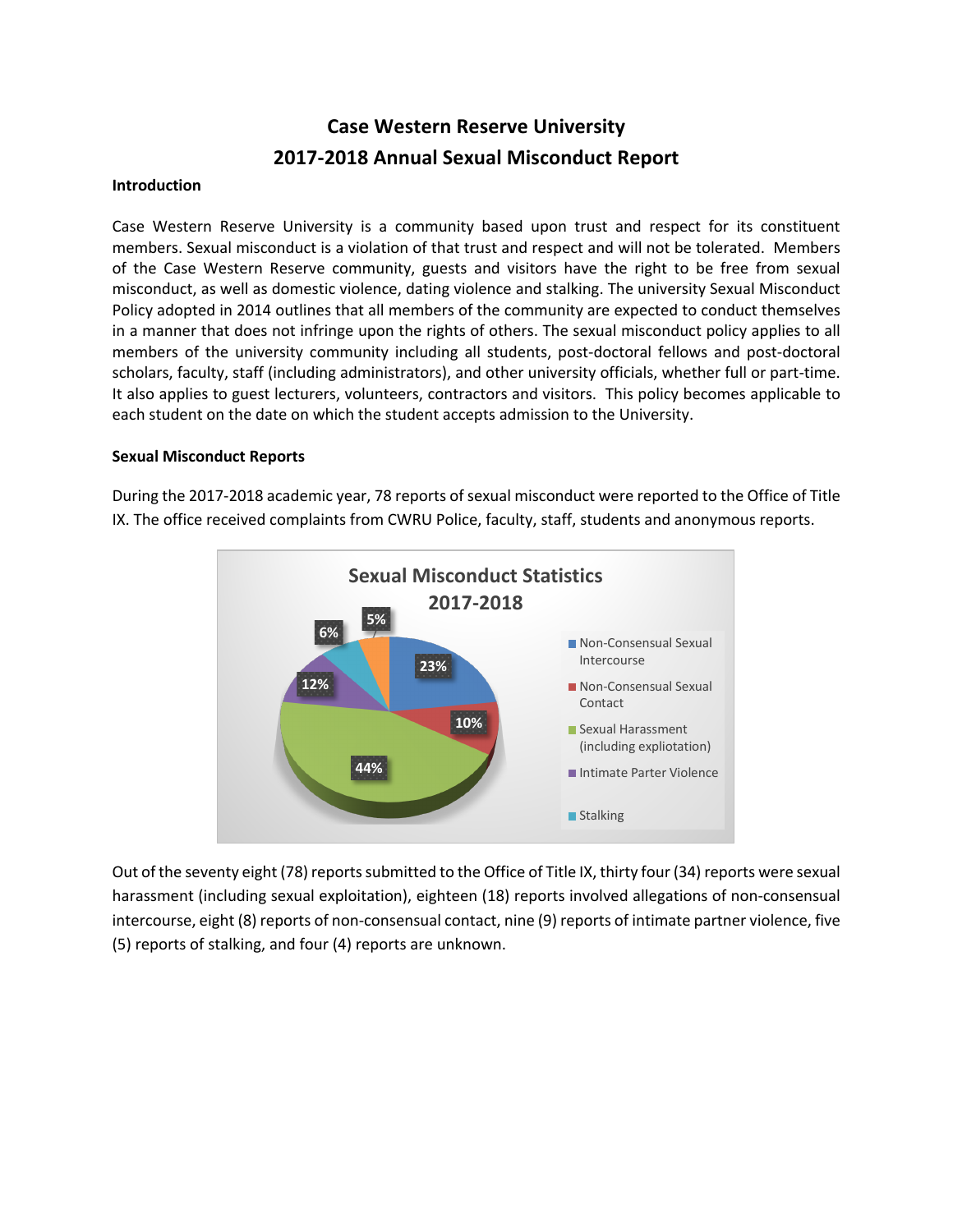

Of the 78 reports to the Office of Title IX, 94% of the reports were students. The unaffiliated category represents non-Case Western Reserve University individuals. The Office of Title IX in collaboration with the Office for Diversity, Inclusion and Equal Opportunity reviewed all reports that were submitted to the university.



Of the 78 reports to the Office of Title IX, 49% of the Respondents were students.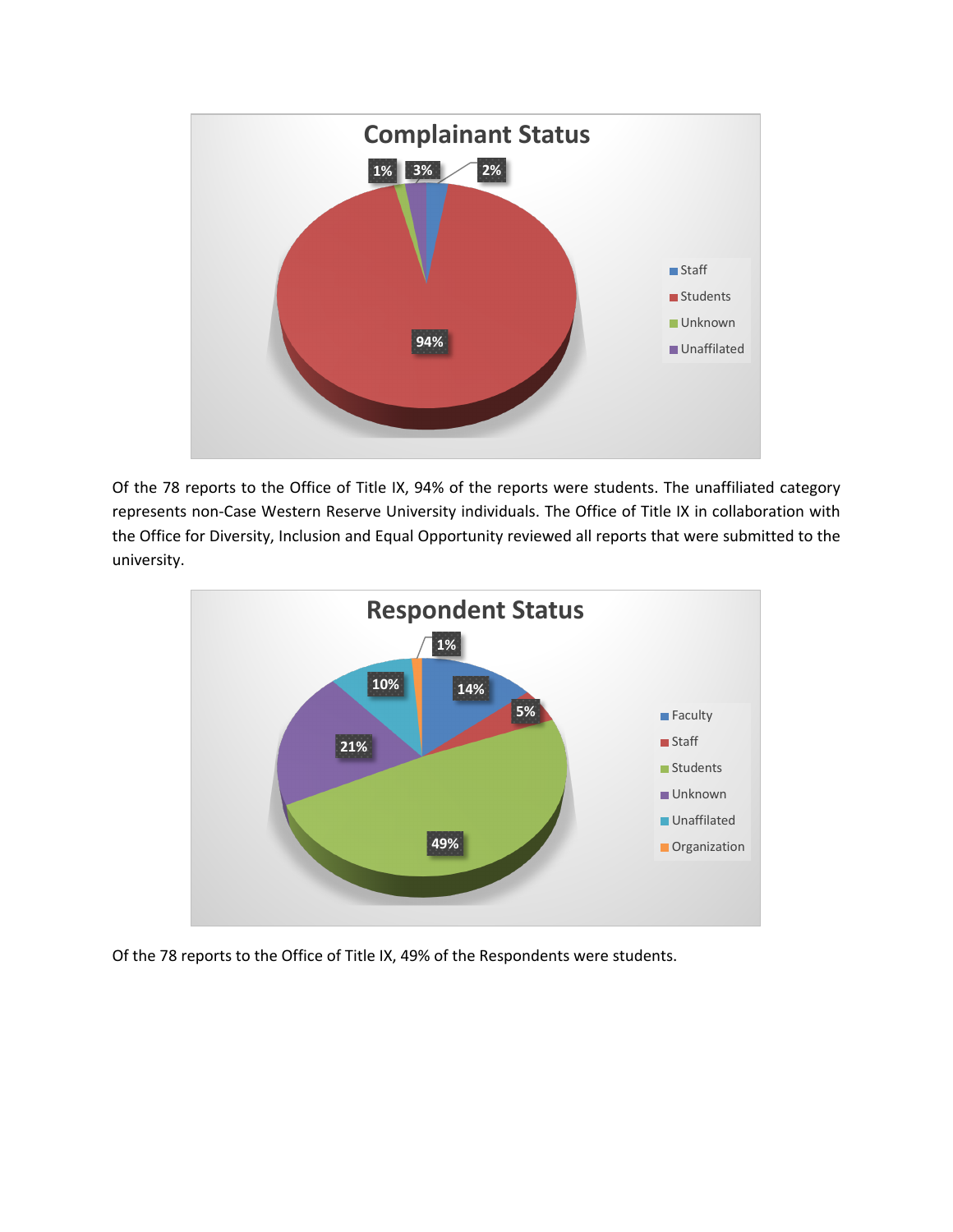#### **Investigation and Resolved Reports**

The Office of Title IX reviewed all seventy-eight (78) reports to the university. In the reports where a faculty or staff member was involved as the Complainant or Respondent, the Office of Inclusion, Diversity, and Equal Opportunity (OIDEO) worked the Office of Title IX to investigate complaints. The Office of Title IX reviewed 18 reports of non-consensual sexual intercourse. Two (2) reports went to a hearing. In ten (10) complaints, the complainant did not wish to file a formal report with the university. The office provided complainants with supportive measures and informed the Complainants they can file a report at any time. Four (4) complaints did not move forward due to insufficient information. These complaints were either submitted anonymously with no identifiable parties or not enough information to say a allege policy violation occurred. Two of the (2) complaints reported to the office were not under the jurisdiction of the university. No jurisdiction means the university did not have control over the respondent, and the university provided the Complainants with resources and supportive measures.

There were nine (9) reports of Intimate Partner Violence reported to the Office of Title IX. In eight (8) of the reports, the Complainant did not wish to file a report with the university. The Complainants were provided supportive measures and informed they can come back and file a report anytime. One (1) report was not under the jurisdiction of the university. The Respondent not a member of the CWRU community. The Office provided supportive measures to the Complainant.

In the thirty-four (34) reports of sexual harassment reported to the Office of Title IX, the reports were investigated, and outcomes ranged from insufficient information to finding a policy violation. The reports were resolved through informal resolutions or formal resolutions. The results included, but not limited to termination and suspensions, disciplinary probation, being prohibited from campus, and other corrective measures.

In the eight (8) reports of non-consensual contact, the Complainants did not wish to file a formal report through the university. The Complainants were provided supportive measures and informed they can file a report at any time.

In the five (5) reports of stalking, four (4) reports were resolved through informal resolution at the request of both parties. One (1) of the reports, the Complainant did not wish to file a formal report with the university. The Complainant was provided information for supportive measures and informed they can file a report at any time.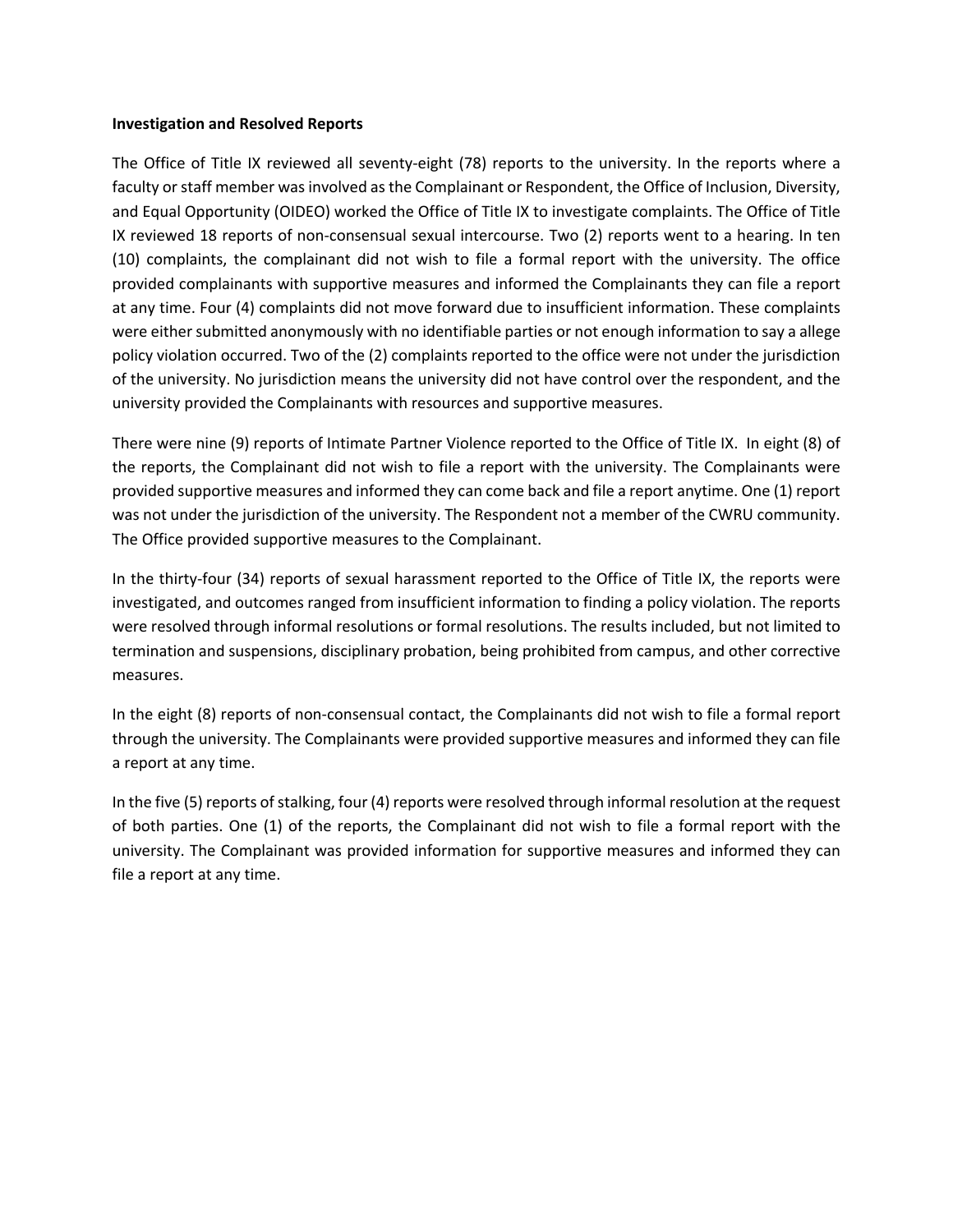### **Resources and Support**

Individuals who are a part of the sexual misconduct process are provided a list of confidential and nonconfidential resources. The resources are provided to complainants, respondents and witnesses. Even if the individual does not wish to participate in the process, the University still provides the individual with resources to assist.

| <b>Confidential Resources</b>                                  | <b>Non-Confidential Resources</b>                         |
|----------------------------------------------------------------|-----------------------------------------------------------|
| <b>University Health &amp; Counseling Services (UH&amp;CS)</b> | <b>Office of Title IX</b>                                 |
|                                                                | Thwing Center, 318                                        |
| <b>Health Services</b>                                         | 216-368-3066 (M-F, 8:30am to 5:00pm)                      |
| 2145 Adelbert Road.                                            |                                                           |
| 216-368-2450 (M-F, 8:30am to 5:00pm)                           | Office for Diversity, Inclusion, & Equal Opportunity      |
|                                                                | Adelbert Hall, Room 109                                   |
| <b>Counseling Services</b>                                     | 216-368-8877 (M-F, 8:30am to 5:00pm)                      |
| Sears Building, Room 201                                       |                                                           |
| 216-368-5872 (M-F, 8:30am to 5:00pm)                           | <b>Office of Student Affairs</b>                          |
|                                                                | Adelbert Hall 110                                         |
| <b>Student Advocate for Gender Based Violence</b>              | 216-368-2020 (M-F, 8:30am to 5:00pm)                      |
| <b>Prevention &amp; Response</b>                               |                                                           |
| Tinkham Veale University Center, Room 248                      | <b>Office of Student Conduct&amp; Community Standards</b> |
| 216-368-8639 (M-F, 8:30am to 5:00pm)                           | Thwing Center, Room 305                                   |
|                                                                | 216-368-3170 (M-F, 8:30am to 5:00pm)                      |
| <b>Employee Assistance Program (Faculty/Staff Only)</b>        |                                                           |
| 216-241-3273 (24 Hours)                                        | <b>Residence Life</b>                                     |
|                                                                | Thwing Center, Room 108                                   |
| <b>Cleveland Rape Crisis Center</b>                            | 216-368-6325 (M-F, 8:30am to 5:00pm)                      |
| 216-619-6192 (24 Hours)                                        |                                                           |
|                                                                | <b>CWRU Police Department</b>                             |
| <b>Domestic Violence and Child Advocacy Center</b>             | 1689 E. 115 <sup>th</sup> Street.                         |
| 216-391-4357 (24 Hours)                                        | 216-368-3333 (24 Hours)                                   |
|                                                                |                                                           |
| <b>Inter-Religious Council</b>                                 |                                                           |
| 216-368-9614 (M-F, 8:30am to 5:00pm)                           |                                                           |
|                                                                |                                                           |
| <b>Survivors and Friends Empowerment (SAFE) Line</b>           |                                                           |
| 216-368-7777 (24 Hours)                                        |                                                           |

#### **Education and Training**

The Office of Title IX provided training to new first-year undergraduate, professional and graduate students through different formats. First-year undergraduate, professional and graduate students completed an online module around sexual misconduct prevention and community standards. The Office of Title IX conducted in person training with the new students during orientation. The Office also provided in-person training to each of the Schools and Colleges on the Sexual Misconduct Policy and available resources.